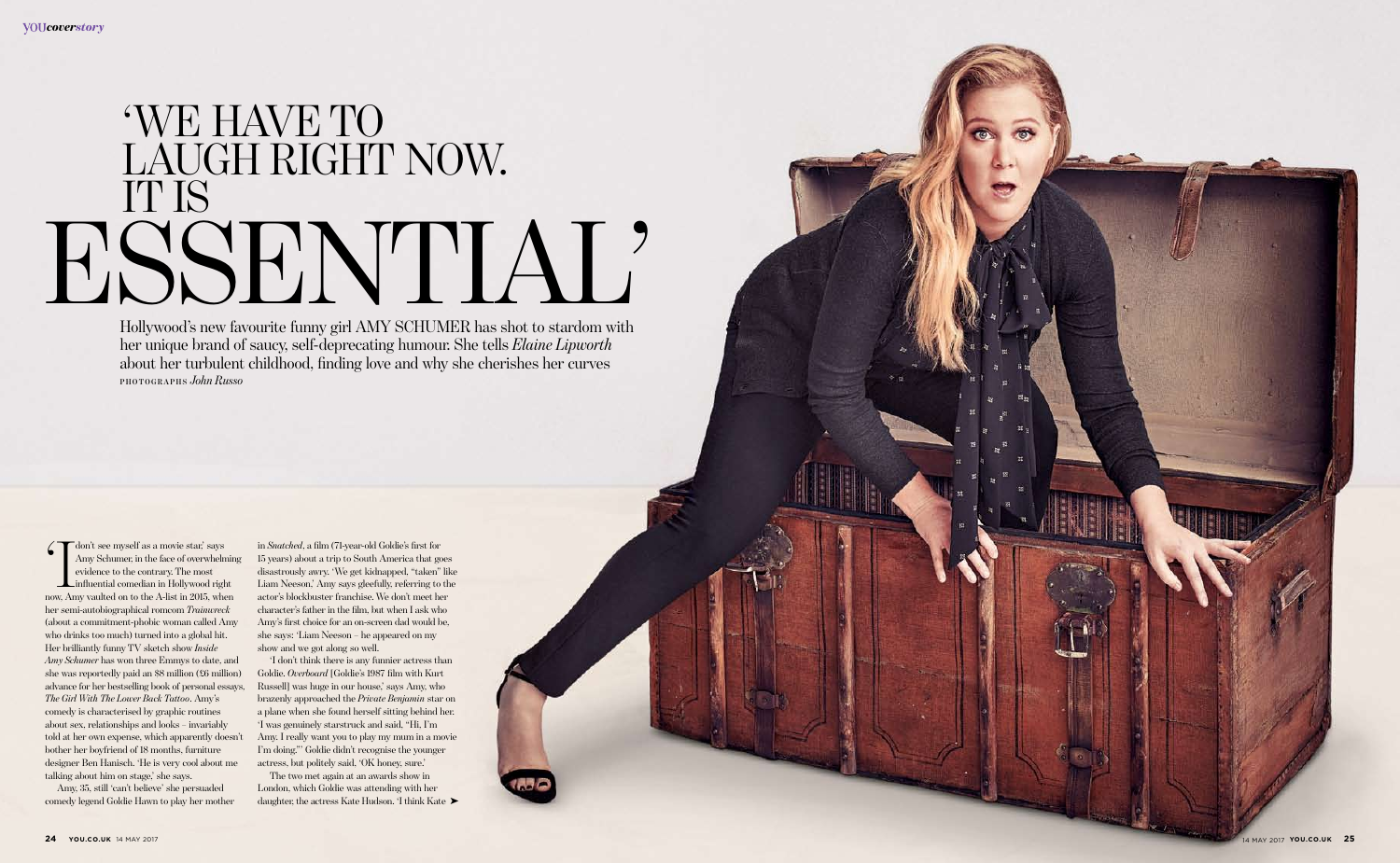said to her mum, "Amy is really funny." Goldie ➤ and I started plotting together.'

Amy has the kind of friendliness it's impossible to fake. 'Sometimes I will leave the house without sunglasses and there'll be paparazzi everywhere. I'll be, like, "Oh, I forgot – I'm famous." But the people who are close to me – my family and my friends from high school – don't think I am interesting at all.'

In her recent Netflix special, Amy joked, 'I am what Hollywood calls very fat', one of her customary self-deprecating put-downs. Yet sitting beside the actress in her Santa Monica hotel suite, I am struck by how slim she is, wearing a sleeveless top over black Rag & Bone trousers. I remark that she looks lovely. 'I look like a Cabbage Patch doll' is her deadpan response.

Until recently, Amy was negotiating with the toy company Mattel to star as a distinctly more glamorous doll, Barbie, in an upcoming live-action film (she has since had to drop out due to a scheduling conflict). The news that she was being linked to the role led to a barrage of attacks online from outraged 'body-shaming' trolls complaining that she didn't look the part. Needless to say, had she gone ahead with the movie, Amy had no intention of going on a crash-diet to achieve the doll's exaggerated hourglass figure. 'People now know that with those extreme measurements, Barbie wouldn't have been able to walk,' she laughs, noting that the dolls have finally been revamped and are now 'really diverse'.

Does she think the new-look Barbies reflect. changing attitudes towards women? 'Things are moving in the right direction now that we have women in the spotlight like Kim Kardashian and Ashley Graham [the model], who have more voluptuous bodies. I don't think being rail-thin is the epitome of beauty any more,' she says, admitting that she still deals with insecurities herself. 'There's the time of the month when I feel good and then there is a week of "I am a monster." You know, every year you look back at photos of yourself from the year before and you think: "I was so hot last year. Why didn't I appreciate it?" And then it's the same the next year.' Overall, though, she's happy with her appearance. 'I love my body now; I feel very womanly. And men, I know, want something to hold on to,' she laughs.

While making *Snatched* in Hawaii, there was no time for vanity. 'I wear a bikini and there's some surprise nudity. I'm proud to be on camera like that – it's cool.' With a script by Katie Dippold (*The Heat* and the *Ghostbusters* remake), the raucous rollercoaster starts when Amy's

dynamic. 'I realised I'd been under a really unfair amount of pressure. I saw it from the outside and I expressed what I was angry at her for and laid down more boundaries for myself.' Recently, Amy says, 'there's been a reinvention' of the relationship. 'We still have struggles. But I have made peace with what happened and *Snatched* is a way of saying to her: "I know you did the best that you ▶

character Emily and her boyfriend are about to set off on holiday to Ecuador. 'He breaks up with me and I ask literally everyone in my phone, friends of friends on Facebook, and no one will go with me, so I take my mum Linda.'

There is a romance in the film, with her love interest played by British actor Tom Bateman. 'The dream as a single girl on holiday is to meet this gorgeous, smart man who sweeps you off your feet, and that kind of happens.' But most of the action centres on Amy and Goldie's exploits, as well as slapstick pratfalls. In one scene, Goldie and Amy are squashed in the boot of a car. 'She is this close,' says Amy, inching towards me. 'It's one

**ABOUT YOU?** I am an introvert. I like being with people one on one or in small groups. I don't like big groups. **Perfect Sunday morning?**

of those moments between mums and daughters where you say, "Get out of my space!" I think all mums are controlling to a certain extent,' she adds. 'They are in control for 18 years and then all of a sudden their kids are going, "Leave me alone" and the mums are, like, "But I have kept you alive all this time!"'

Amy clicked right away with her co-star – and the feeling was mutual. 'Amy is a genius,' Goldie tells me, describing the younger

actress as 'beguiling'. Amy also struck up a friendship with Kate Hudson, who visited the film set. 'I hung out with them both,' she says. 'We gossiped and had drinks and you can tell Kate and Goldie have a beautiful relationship.' Interestingly, while Amy says Goldie was 'warm and motherly', she also felt maternal towards her. 'I made sure Goldie was warm and

had what she needed, because that is how I have always been with my mum.'

In fact, Amy has had a difficult relationship with her own mother, dating back to her childhood, which was turbulent to say the least. She grew up in an affluent New York neighbourhood with Sandra, a teacher for the deaf, father Gordon, who owned a thriving baby-furniture business, younger sister Kim Caramele (her married name) and elder brother Jason Stein, a musician. When Amy was 12, her father was diagnosed with multiple sclerosis and the business went bankrupt.

They moved to Long Island, her parents divorced, and Amy found herself taking care of her

> mother, who relied on her for emotional support. 'When we lost our money and my dad got sick, I became her mum, which was hard.' To make matters more complicated, 'my mum started dating'. As the comedian wrote in her book, Sandra had an affair with the father of Amy's best friend.

'It was all too much for me,' says Amy, reflecting that when she turned 30, she felt the full impact of that skewed family

**reading?** *All The Missing Girls*, a thriller by Megan Miranda. **Who makes you laugh?** My

sister and my boyfriend Ben. With some people, the chemistry is so good, you are already laughing when you see them.

#### **Worst job you ever had?**

Pedicab driving in Santa Barbara. You drive people around in a rickshaw and I was not in shape for that kind of work. It was hard labour, awful.

#### **What would surprise people**

Sleeping in with Ben, waking up, having sex and then getting bagels and fish, that kind of Jewish deli food, having my family come over for a lazy day and maybe going for a walk.

### **WHAT ARE YOUR DREAMS? Just**

last night I asked Ben, 'What are our dreams?' And he said, 'I want to go to outer space' and I was, like, 'Can that be my dream, too?' And he was, like, 'No.' So I think my dream is to do some kind of [charity] work that would be a clear way of helping people.

*I don't think there is any funnier actress than Goldie. I was genuinely starstruck*

77







*Sometimes there are paparazzi everywhere. I'll be, like, 'Oh, I forgot – I'm famous'*



**Clockwise from top left: Amy with Tom Bateman in** *Snatched***; with the cast of** *Inside Amy Schumer* **at the 2015 Emmys; with her sister Kim, and with Bill Hader in her breakthrough movie** *Trainwreck***, which she also wrote**



**Above: Amy with Goldie Hawn at the Golden Globes in January**



## **ALL AB O U T AMY**